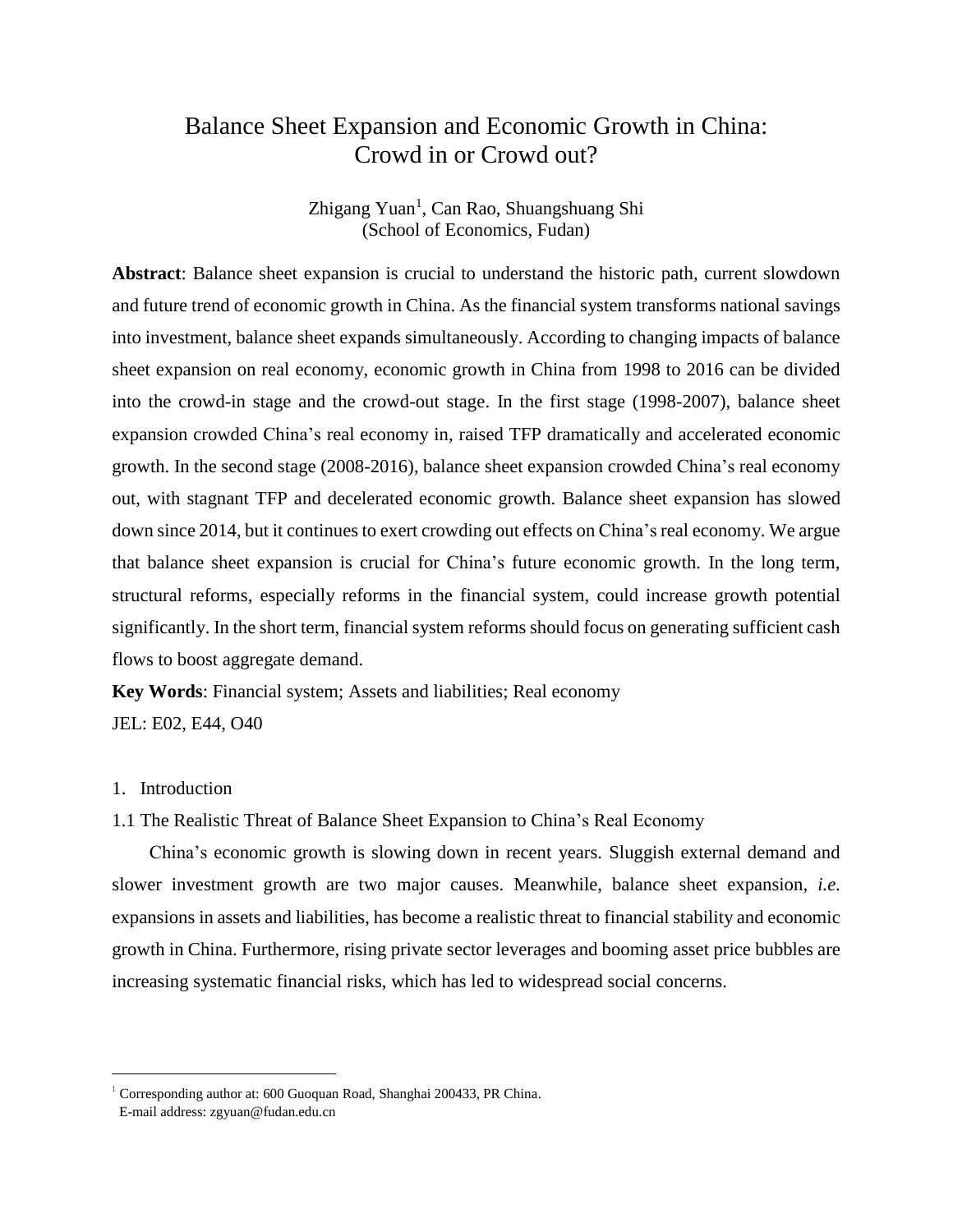On the side of liabilities, the leverage rate of private sector is high in China. According to Bank for International Settlements (BIS), private non-financial sector's leverage rate has reached 210.4% by the end of 2015, higher than most other major economies. Private non-financial sector's leverage rate has been increasing since the global financial crisis in 2008, at a rate faster than most other major economies  $(Fig.1)^2$ . On the side of assets, rising housing price increases asset bubble risk, while over-supplies in the real estate sector causes high housing inventory<sup>3</sup>. Sharp changes in housing prices may trigger dramatic economic and financial turbulence. 20% of investment in China is for real estate development, creating huge demands for steel, cement and other housing related industries, and 50% of China's total credit is related to real estate (McKinney, 2015).

Moreover, China's domestic balance sheet expansion has huge impacts on external environment stability. Due to concerns of China's future economic growth, caused by domestic debt accumulation and asset bubbles, currency depreciation and capital outflow have accelerated since 2015. Official foreign exchange reserve has shrunk by 800 billion USD since 2014, and RMB has depreciated substantially (Fig.2). In particular, the CNY fixing mechanism change in August 2015 triggered sharp rises in risk aversion, which caused VIX index rise to above 40 and deteriorated short-term capital flight.

## Figure 1 Private Non-Financial Sector's Total Credit to GDP Ratio: International Comparison  $(%)$

 $\overline{a}$ 

<sup>&</sup>lt;sup>2</sup> Compared to private sector's debt, public sector's debt is relatively low. According to the data of Ministry of Finance (MOF), the ratio of public debt to GDP is only 39.4% in the end of 2015.

 $3$  According to National Bureau of Statistics (NBS), the price of new-built residential houses and the inventory of residential houses has increased by 52.5% and 4.3 times respectively from 2005 to 2015.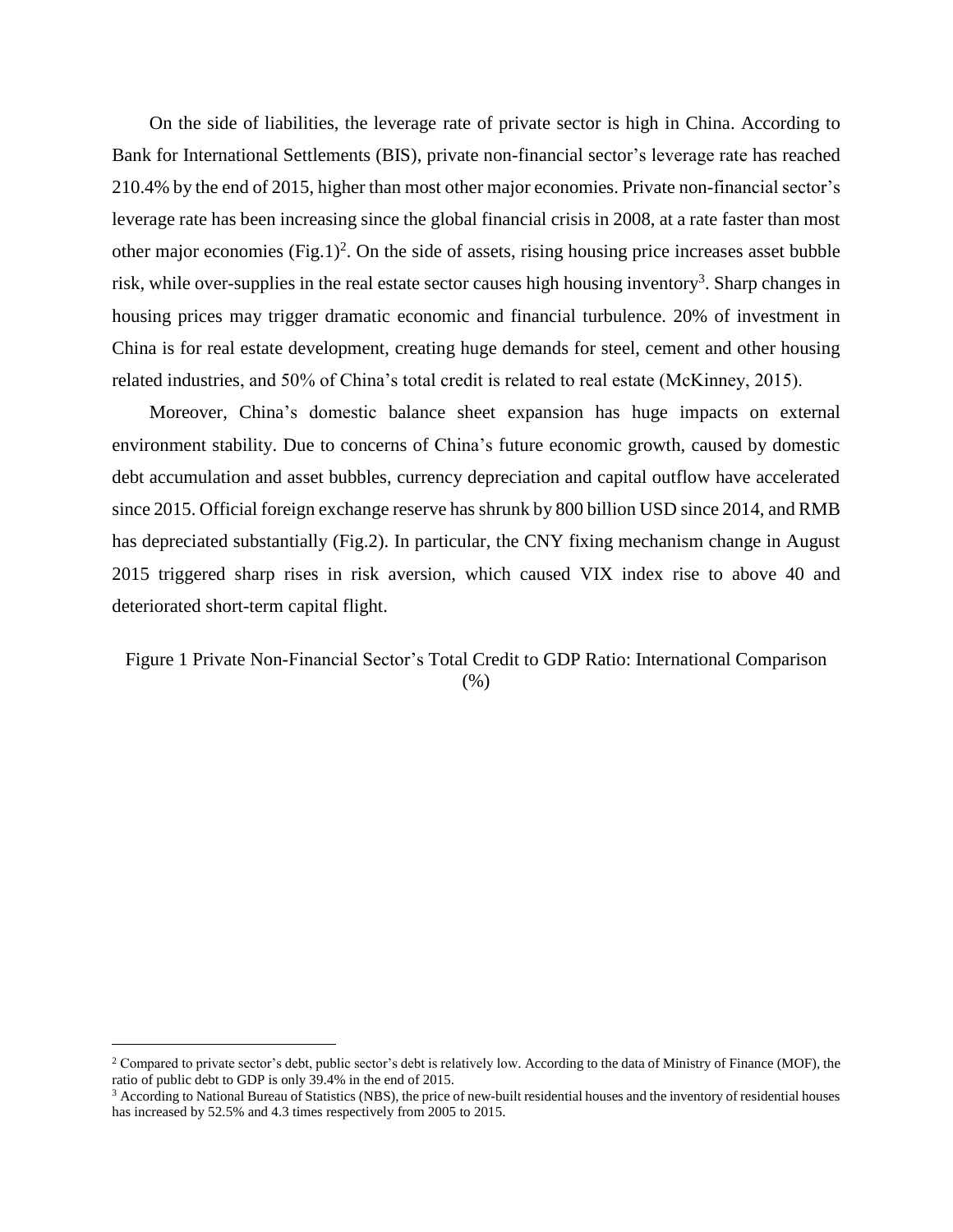

Source: BIS

Figure 2 RMB Exchange Rate and Changes in Foreign Exchange Reserve (2009-2016)



Source: PBoC

## 1.2 Economic Growth and Balance Sheet Expansion: Literature Review

Financial system plays an important role in long-run economic growth. On the one hand, it promotes long-term capital accumulation. On the other hand, it encourages venture capital investment which is essential for innovations (Levine, 1997). Assets and liabilities of the macroeconomy build up in the process as well.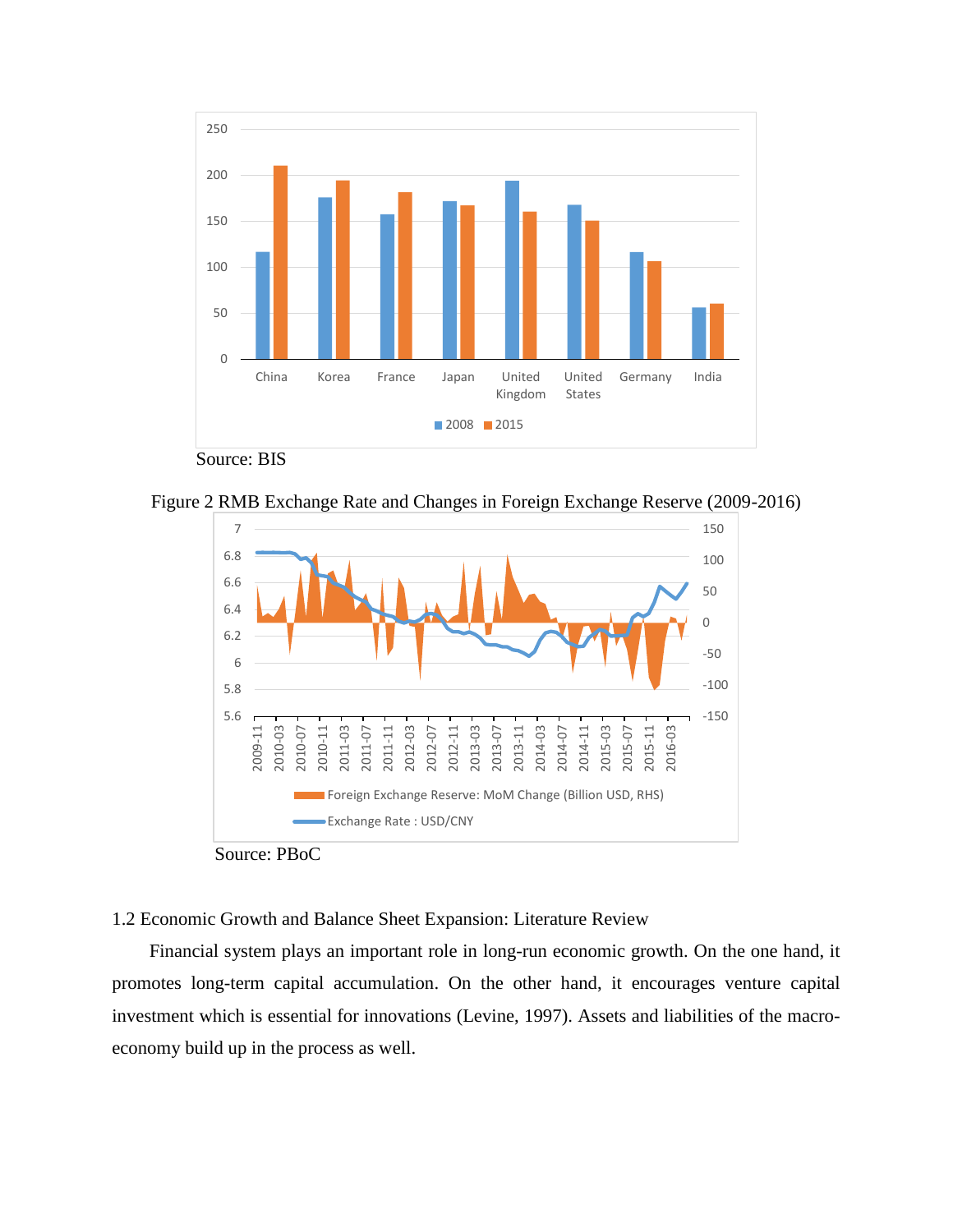Balance sheet expansion has huge impacts on economic growth. Firstly, assets or reasonable asset bubbles promote economic growth while excessive bubbles exert crowd out effects on real economy. Rising prices of collaterals, such as land and house, loosens entrepreneurs' credit constraints, and thus promotes investment (Black *et al*., 1996). This channel is especially important for developing countries with incomplete financial markets because a reasonable degree of bubbles can improve capital allocation efficiencies through liquidity supplies and collateral accumulations. As a result, investments are crowded in and outputs are increased (Farhi and Tirole, 2012; Martion and Ventura, 2012; Olivier, 2000). However, excessive asset bubbles may cause inefficient allocations of savings, crowding out investment and reducing output (Samuelson, 1958; Tirole, 1985).

Secondly, debt accumulation promotes economic growth with financial deepening, but excessive debt expansion increases the risk of economic recession. Private debt enables the private sector to smooth consumption, investment and production, and public debt smooths consumption across generations and provides liquidity to the private sector (Cecchetti *et al*., 2011; Woodford, 1990). However, excessive debt accumulation may inhibit economic activities, and thus reduce long-term potential growth. Meanwhile, debt overhang leads to a rapid de-leveraging process. As enterprises' objectives shift from profit maximization to debt minimization, aggregate demand and investment growth are constrained, leading to the balance sheet recession (Koo, 2008; Eggertsson and Krugman, 2010; CEPR, 2014).

Thirdly, balance sheet expansion amplifies business cycles. With credit constraints of lenders, rising prices of assets accelerate credit expansion, which further pushes asset prices to a higher level. However, falling prices of assets accelerate investment and economic growth declines (Kiyotaki and Moore, 1997; Bernanke and Gertler, 1989; Schleifer and Vishny, 1992). Asset bubble bust reduces firm value and liquidity, leading to economic disturbances (Farhi and Tirole, 2012). Moreover, from the perspective of the financial system, inherent and fundamental instabilities in the system may transform the whole economy from hedge financing into speculative financing and Ponzi financing (Minsky, 1986).

Most researches on balance sheet expansions in China focus on the potential systematic financial risk, and there is a growing empirical interest on measuring the total size of China's assets and liabilities at financial, sovereign and national levels (Yi and Song, 2008; Li et al., 2012). Different from the general perspective on China's balance sheet expansion and financial risks,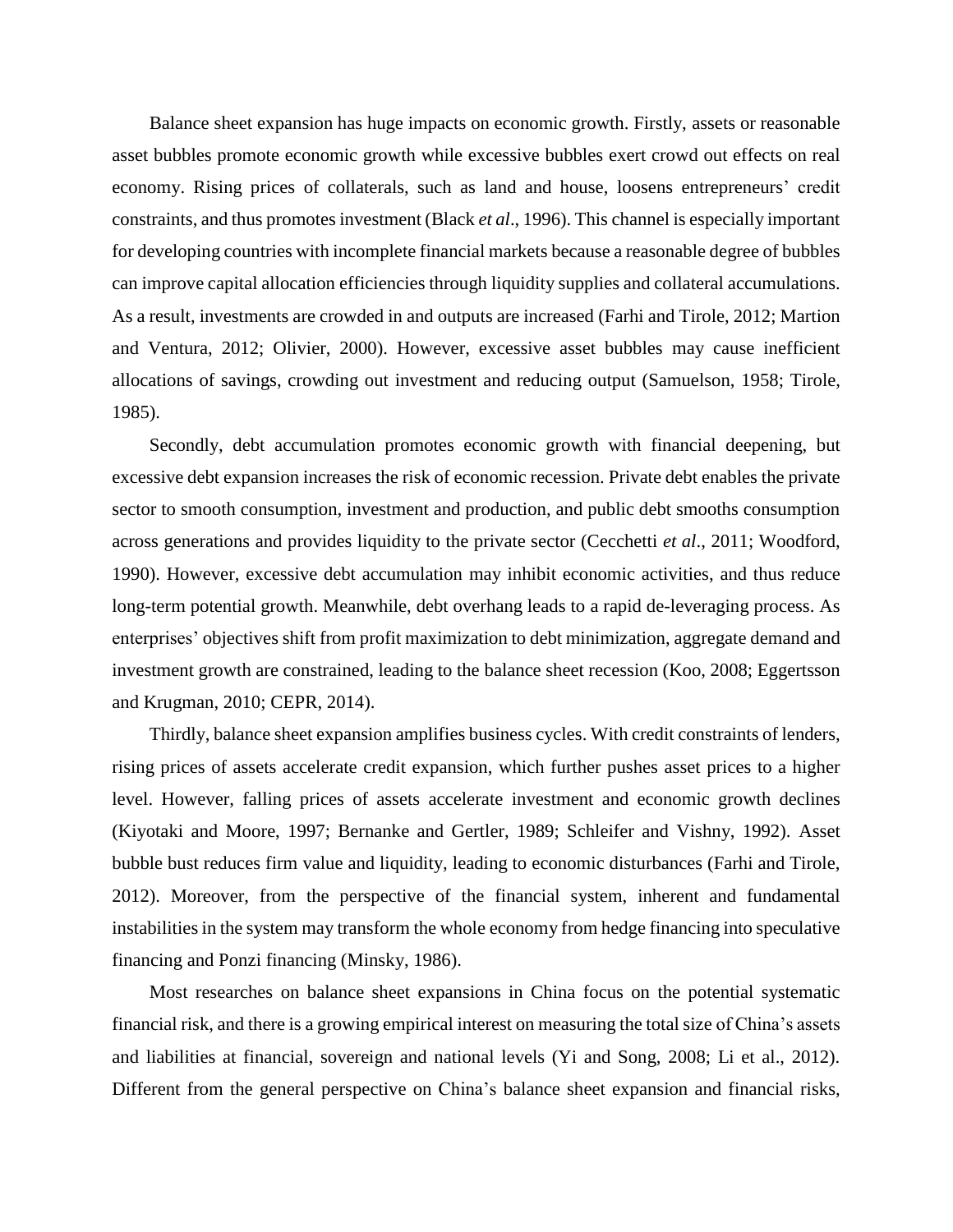Yuan and Rao (2015) study balance sheet expansion in China from the perspective of transitions in driving forces of China's economic growth, and find balance sheet expansion crucial in understanding China's economic growth in the last several decades. Based on Yuan and Rao (2015), this paper analyses the past, present and future of China' economic growth from the perspective of balance sheet expansion, and pays particular attention to economic growth slowdown and possible reforms to increase future growth potential in China. Our main finding is that balance sheet expansion is still crucial to China's future economic growth. On the one hand, structural reforms, especially reforms in the financial system, could increase long-term growth potential dramatically. On the other hand, financial system reform should focus on generating sufficient cash flow to boost aggregate demand in the short term.

#### 2. China's Economic Growth and Balance Sheet Expansion

#### 2.1 Balance Sheet Expansion and Its Structural Characteristics

Thanks to the financial system which persistently transforms national savings to investment, China has experienced both rapid economic growth and balance sheet expansion. The total amount of non-financial capital stock and bank loans have increased by nearly ten times from 1998 to 2015. Balance sheet expansion has huge impact on both short-term economic fluctuations and long-term economic growth in China (Fig.3).

Balance sheet expansion is inevitable in the process of transforming national savings to investment. National savings rate has been increasing quickly since 1998, peaking at above 50% in 2008, and investment rate has been growing accordingly. China's financing mode of development and construction, which transforms national savings to government and firms' investment at a low price by depressing factor prices and financial resource allocation distortions, greatly promotes national capital formation, but harms interests of savers. Meanwhile, the indirect financing dominated financial system accelerates debt accumulation. Currently, above 80% of all real economy financing is still indirect, while direct financing accounts for only a very small proportion. Debt buildup due to the indirect financing dominated financial system does not necessarily mean excessive credit or money supply expansions. Although credit accumulation has pushed up M2/GDP ratio, CPI remains steady (Fig.4).

Figure 3 The Impacts of Balance Sheet Expansion on China's Economy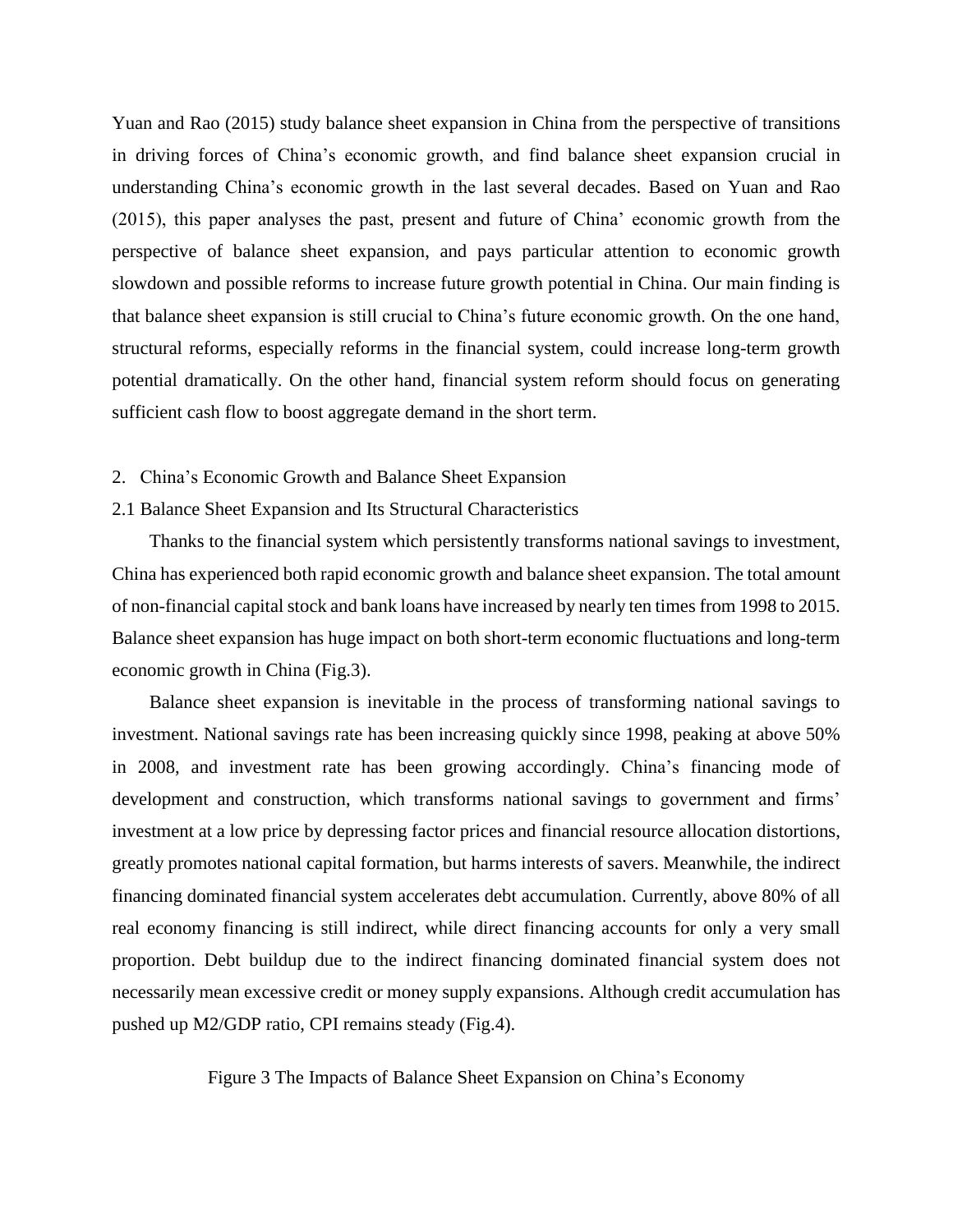





Source: PBoC and NBS

 $\overline{a}$ 

The total scale of assets and liabilities is not a realistic threat to real economy because some people's liabilities are always others' assets. However, the distribution of assets and liabilities matters to real economy. On the one hand, national savings are transformed to non-financial assets, most of which are real estate in the household sector, land and infrastructure in the government sector and fixed assets in the corporate sector<sup>4</sup>. On the other hand, financial assets and liabilities have been created along with the transforming national savings to investment. Financial liabilities concentrate mainly in real estate enterprises, state-owned industrial enterprises and local

<sup>4</sup> According to Li *et al*. (2015)'s estimation, the share of houses, lands, governments' fixed assets and corporate sector's fixed assets in non-financial assets are 35.0%. 18.5%, 2.3% and 31.3% in 2013, respectively (Some infrastructures are counted as regional state-owned enterprises' assets).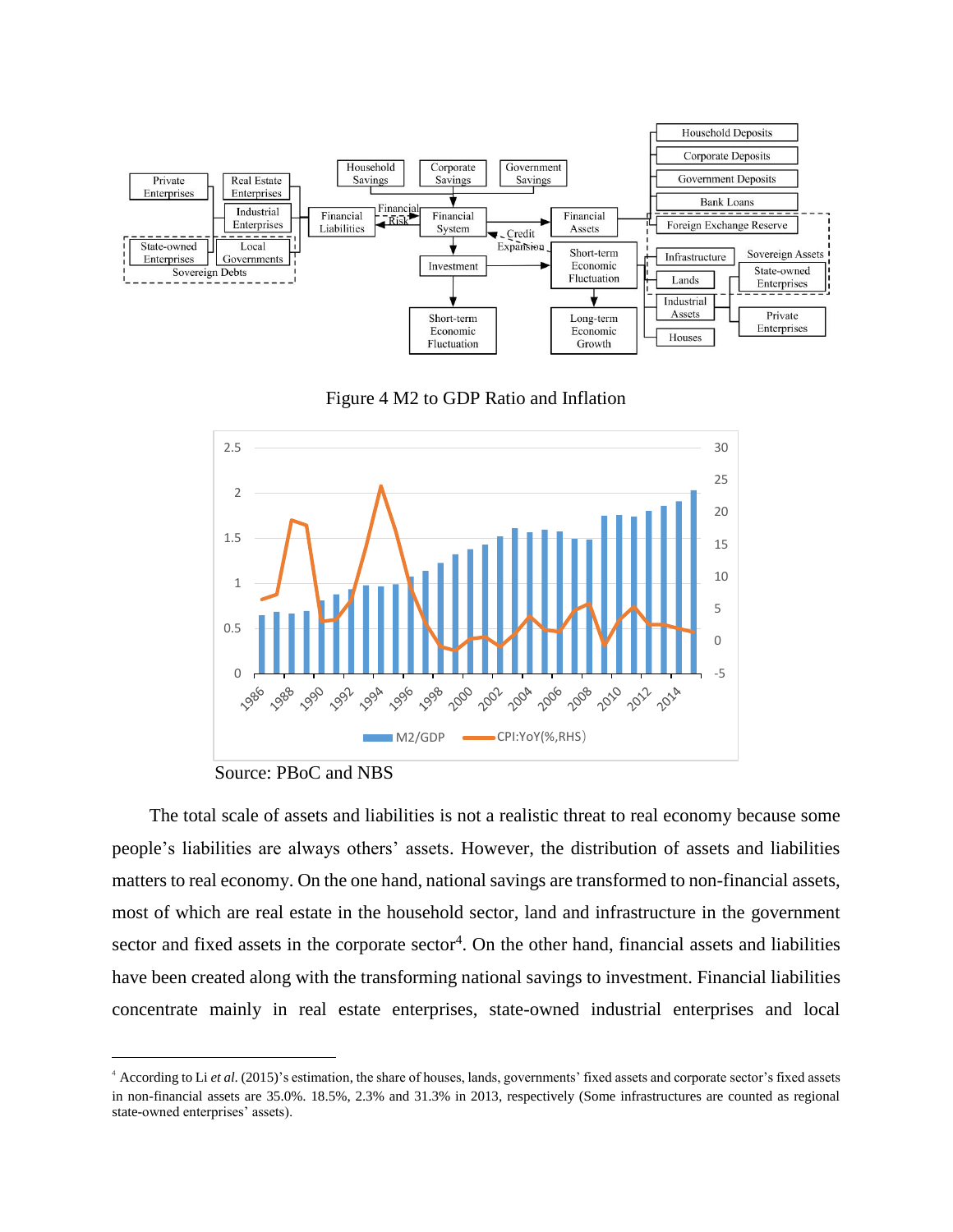governments<sup>5</sup>, and financial assets are mostly households' and enterprises' deposit and stateowned banks' loans due to the indirect financing dominated financial system. In fact, direct financing development is restricted by the imperfect legal system and lack of social trust which lead to relatively underdeveloped equity and bond markets (Porta *et al*,1998). Meanwhile, the part of national savings that cannot be absorbed completely by domestic investment has been transformed into foreign exchange reserves, which has become an important part of China's sovereign assets.

2.2 Two Stages of China's Economic Growth from the Perspective of Balance Sheet Expansion

The four-trillion fiscal stimulus package during the financial crisis in 2008 is the turning point of China's balance sheet expansion and economic growth. Balance sheet expansion's impact on China's economic growth has changed since 2008, and China's economic growth has slowed down simultaneously. Accordingly, economic growth in China since 1998 can be divided into two stages. In the first stage (1998-2007), balance sheet expansion has crowded China's real economy in, raising TFP dramatically and accelerating economic growth. In the second stage (2008-2016), China's real economy is crowded out by balance sheet expansion, and both TFP and economic growth rate are reduced in the period (Fig. 5). One should note that although balance sheet expansion has slowed down since 2014, it still exerts crowding out effects on the real economy.

Figure 5 Capital Accumulation, TFP and Economic Growth (%)

 $\overline{a}$ 

<sup>&</sup>lt;sup>5</sup> According to People's Bank of China (PBoC), The share of industrial sector, real estate development and infrastructural construction in loans outstanding are 24.7%, 6.6% and 15.8% in 2014, respectively.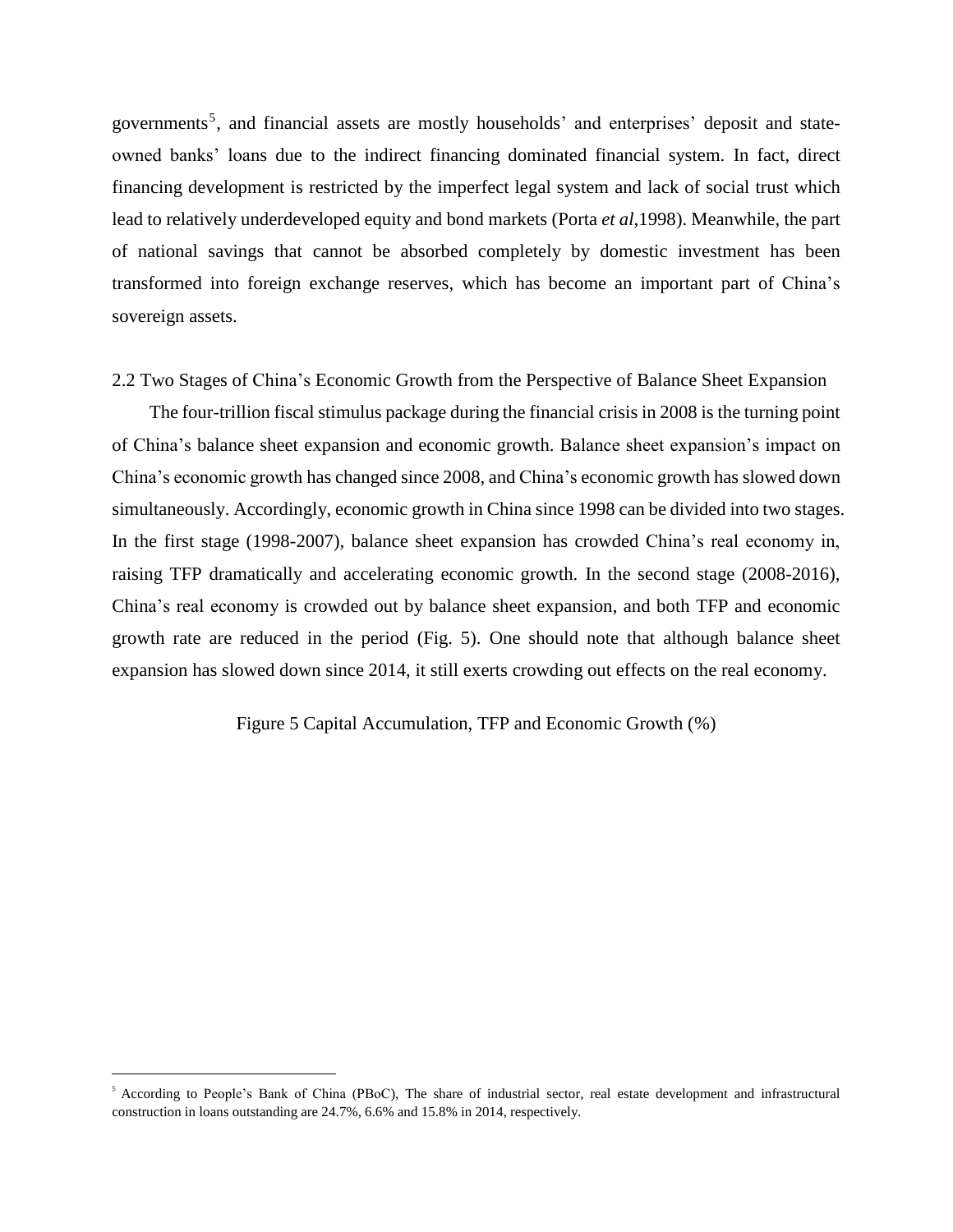

Source: PWT 9.0 and NBS

#### 2.2.1 The Crowding In Stage of Balance Sheet Expansion (1998-2007)

Starting from the market-oriented reforms of the housing allocation system in 1998, rising values of land and houses increased capital supply, and a series of structural reforms raised capital demand. As a result, both assets and liabilities expanded, crowding real economy in and accelerating economic growth by raising TFP dramatically.

From the capital supply side, access to capital for investment funding was promoted by the rising value of land and houses. Land and houses are crucial collaterals for the private sector and local governments. Rising values of land and houses partially reduce information asymmetry in the financial market, which is important for China when its legal system is imperfect and social trust is weak. Moreover, liquidity conditions for enterprises were improved by rising values of land and houses, because land and houses can be converted into cash quickly with relatively low cost.

From the capital demand side, a series of structural reforms improved investment efficiency and boosted investment demand. Concerning the three major areas of investment, the marketoriented reform of the housing allocation system raised real estate investment and improved urban housing conditions; The state-owned enterprises reform, aiming at "grasp the large, let go of the small" and joining WTO, improved enterprises' performance and boosted industrial investment; Tax-sharing reform encouraged local governments' competition and led to booming infrastructure investment further. Increasing investment efficiency improved China's economy's capital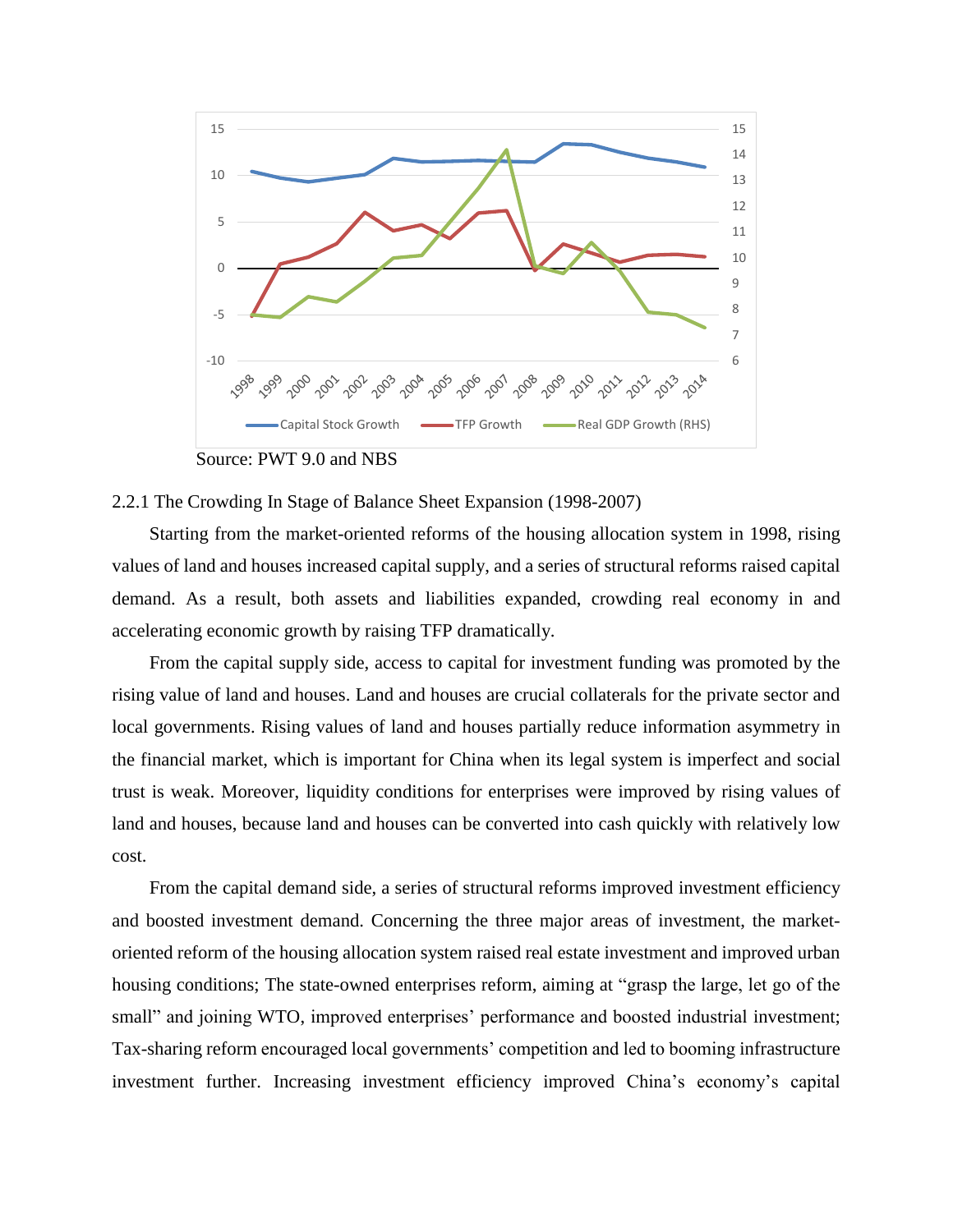structure and raised China's TFP dramatically. The corporate sector's debt to asset ratio declined in this stage due to improving investment efficiency (Fig. 6).

From a global perspective, FDI inflows rose rapidly in this stage. Although national saving rate is higher than investment rate, there are still large scale FDI inflows into China. Though FDI inflows at least partially weaken the performance of inefficient domestic enterprises financial institutions, technology spillover and intensified market competition promote the efficiency of domestic enterprises and create many new investment opportunities. FDI inflows bring not only foreign capital to China, but also brand, management skill, human capital and global market. In general, the crowd-in effect of FDI outweighs crowd-out effect, and national savings are transformed to investment more rapidly and efficiently thanks to FDI inflows.

Figure 6 Debt to Asset Ratio of Total Industrial Enterprises and State-owned Industrial Enterprises (%)



Source: NBS

#### 2.2.2 The Crowding Out Stage of Accelerating Balance Sheet Expansion (2008-2013)

After the global financial crisis in 2008, the driving force of China's economic growth has changed from market-oriented reforms to strong government stimulations. This is an important turning point for balance sheet expansion in China. Large scale fiscal stimulus as well as unprecedented monetary loosening aggravated both asset bubbles and debt accumulations. The unbalanced expansions of assets and liabilities crowded real economy out, restricting TFP and economic growth substantially.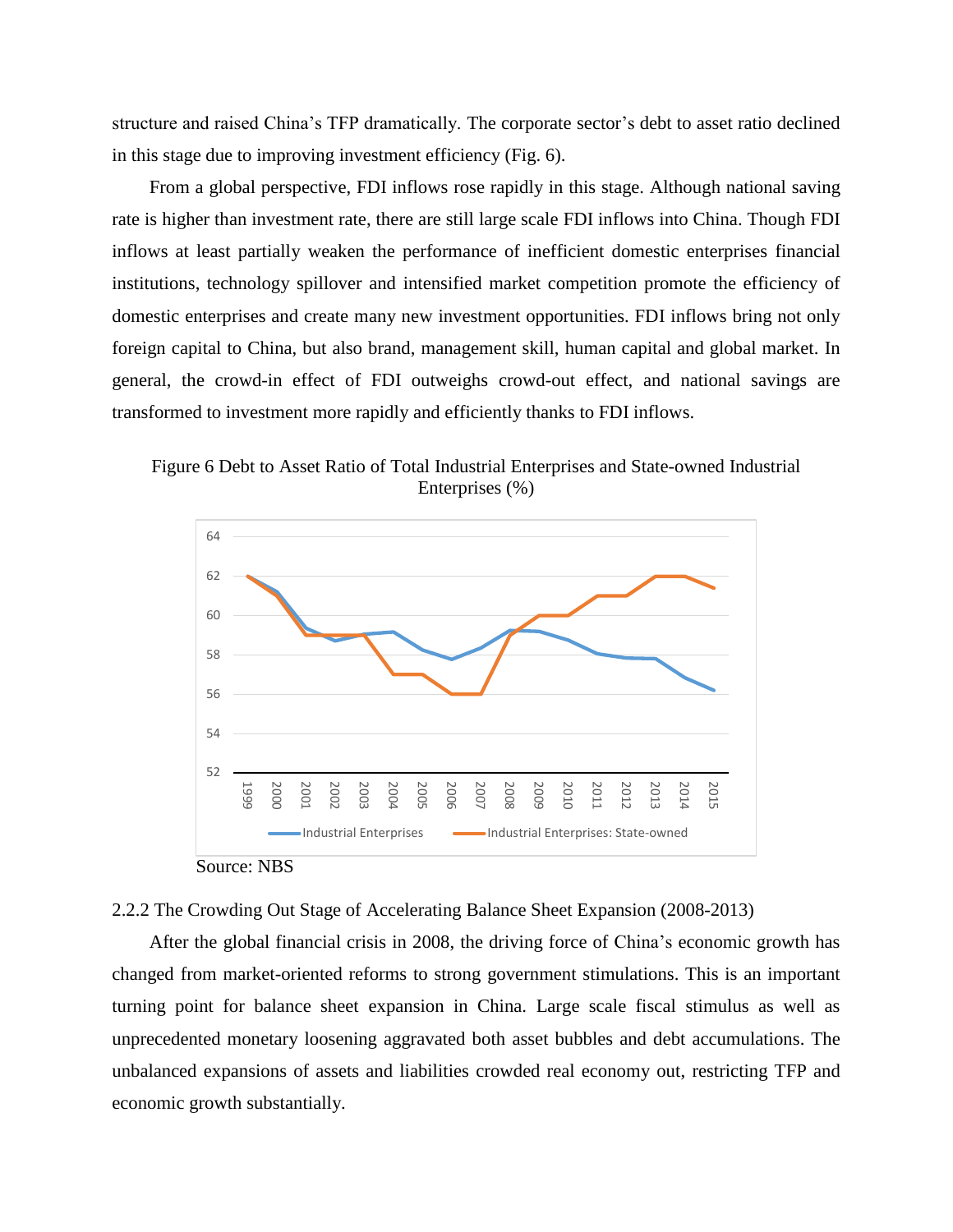As the four-trillion fiscal stimulus package and accommodative monetary policy caused rampant liquidity in the financial system, substantial capital flowed into the real estate sector, state-owned enterprises and local governments. The above three sectors are preferred by financial institutions because they have much more collaterals and obtain implicit guarantee from the government. In other words, soft budget constraint, which is widespread for both state-owned enterprises and local governments, led to their insensitivity of interest rate changes. Investment and financing decisions of state-owned enterprises and local governments aim at "scale maximization" rather than "profit maximization". Furthermore, rampant liquidity in a sluggish economy gave rise to soaring housing prices as well as the high and rising leverage rate of real estate enterprises. Speculative financing prevailed in the real estate market, and expanding asset bubbles further.

Government stimulation has led to severe imbalances with excessive expansions in assets and liabilities. From the perspective of assets, asset bubbles crowded private investments out. Deflation caused by the sluggish economy raised enterprises' real financing costs. As a result, a large scale of private capital flowed from the real economy with low returns into capital market especially the real estate market with high returns. Meanwhile, rising prices of land and houses squeezed out capital formation, and most funds for investment involved in the redistribution process of national income in a form of land and real estate transactions.

From the perspective of liabilities, hedge financing changed into speculative financing and Ponzi financing. For example, real estate enterprises relied heavily on speculative financing, and rising housing prices were used to pay interests. Local governments and some state-owned enterprises depended on Ponzi financing. Cash flows generated by inefficient infrastructure are not enough to cover interest payments, and survivals of some state-owned enterprises, labeled as Zombie companies, are sustained by bank loans. At this stage, the overall leverage rate of industrial enterprises remained stable, but the debt to asset ratio of state-owned enterprises kept on increasing. Without further reforms, reform dividends generated in the previous stage may decay gradually, restraining TFP growth further.

#### 2.2.3 The Crowding Out Stage of Decelerating Balance Sheet Expansion (2014-2016)

Balance sheet expansion at this stage is still crowding real economy out, but its pace slows down since 2014 (Fig. 7). From the perspective of economic structure, investment and financing in real estate, infrastructure and manufacturing are all declining, indicating a change in the mode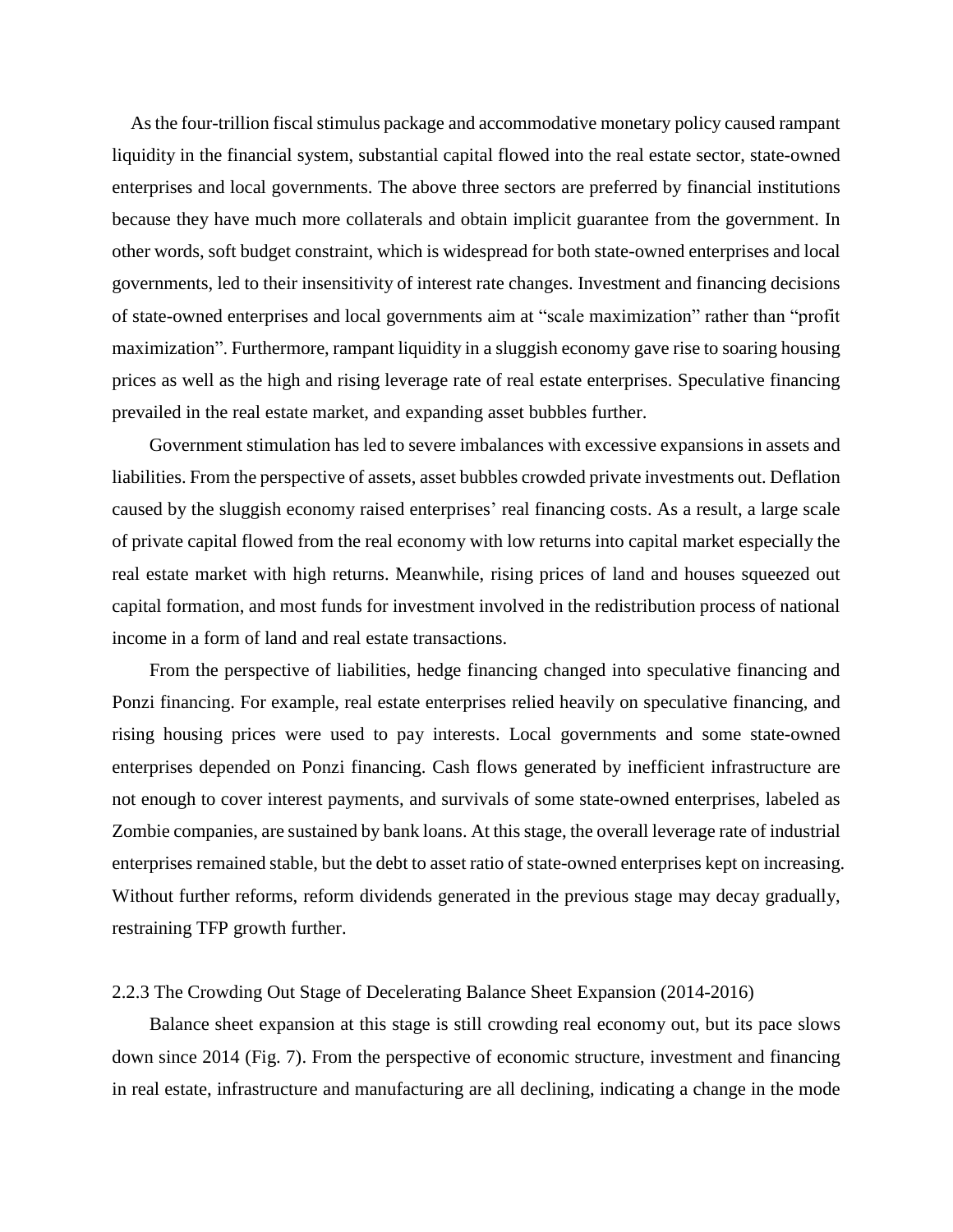of balance sheet expansion. The new driving force of balance sheet expansion is still on the way. The economy's share of high-end manufacturing and service sector stays at a relative low level, and investment and financing from private sector remain depressed.

The traditional economic growth pattern is unsustainable. Firstly, real estate investments are restricted by high inventory and strict house purchasing restrictions in first-tier cities. Secondly, manufacturing investments is constrained by serious over-capacity in manufacturing, which is the major part of industrial sector. Thirdly, investments in local infrastructure are restricted by debt burdens of local governments and falling back of real estate market (Fig. 8). Traditional economic driving forces result in the declining investment growth rates, impeding economic growth and balance sheet expansions.

The slowdown of balance sheet expansion does not necessarily mean weakening crowding out effects. The traditional channels of balance sheet expansion still exist. Banks prefer providing financing to the real estate sector and sectors with soft budget constraints such as state-owned enterprises and local governments. Real estate bubble continues to crowd private investment out, inhibiting development of the private sector during economic downturn and resulting in a sharp rise in banks' nonperforming loans. Even if balance sheet expansion slows down, problems caused by debt accumulations and asset bubbles will continue to deteriorate because of the existence of tradition channels of balance sheet expansion. Furthermore, potential systematic financial risks caused by the real estate sector, state-owned enterprises and local governments will rise significantly.

From the standpoint of global economy, China's balance sheet expansion is exerting growing influences on global economic growth as well as global financial stability. First of all, balance sheet expansion in China has created huge domestic demand for commodity imports. Therefore, slowdowns in balance sheet expansion will lead to declining external demand of commodity exporters. Secondly, China's balance sheet expansion has attracted external capital inflows due to the surge of asset prices, leading to one-sided RMB appreciation in the past several years. However, the slowdown of balance sheet expansion and downside risk of asset prices lead to capital outflows, and the depreciation pressure on the RMB is increased. Thirdly, domestic policies related to asset prices trigger concerns on China's real economy performance, intensifying global financial market turmoil. Currently, direct spillover effects of domestic financial market to global financial market are still weak, but shocks and expectation adjustments on China's economic growth substantially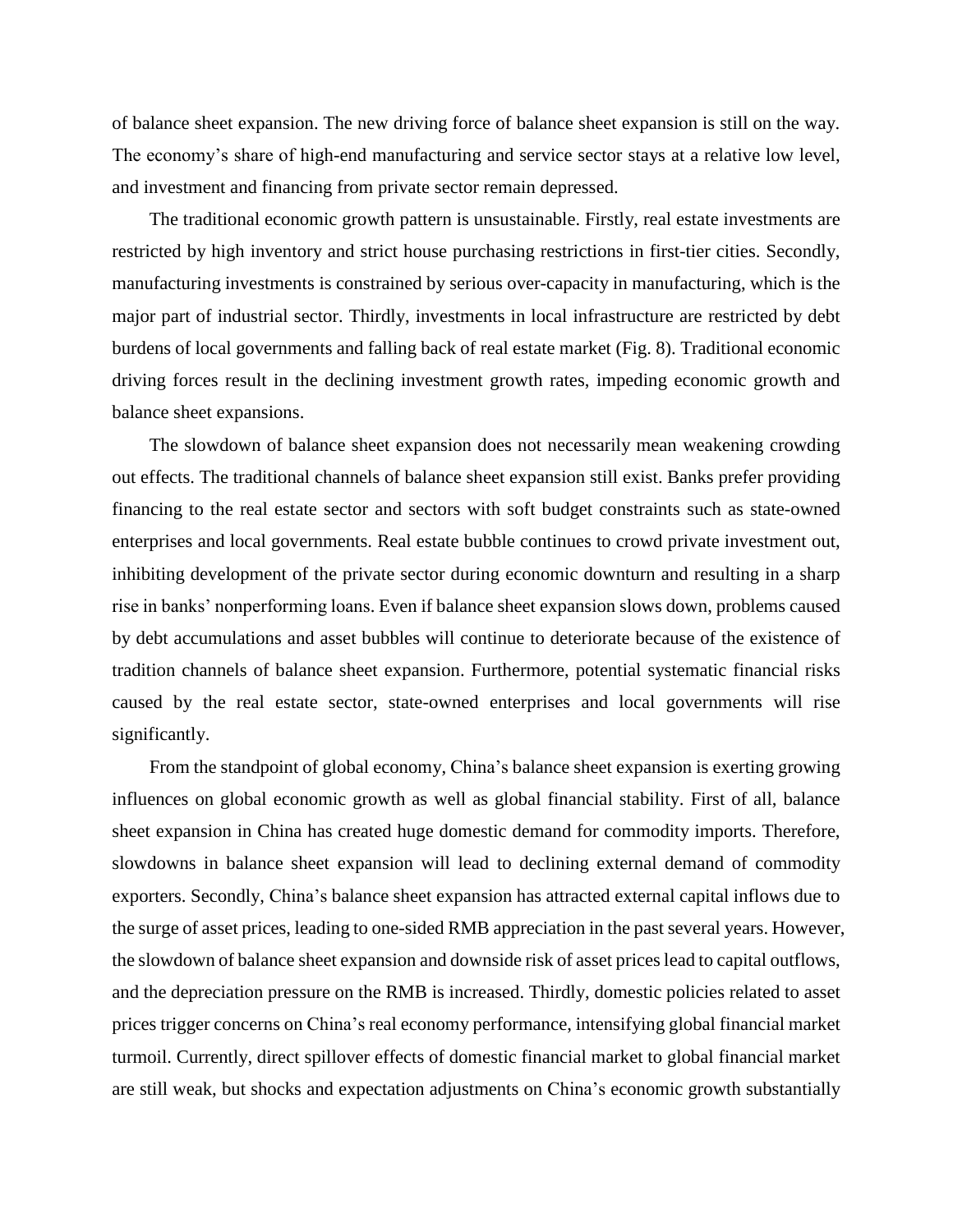exacerbate fluctuations of global financial market (IMF, 2016). For example, China's adjustment to CNY fixing mechanism in August, 2015 led to great upheaval in global financial market.



Figure 7 Fixed Assets Investment and the Stock of Total Social Financing (%)

Source: PBoC and NBS

Figure 8 Fixed Assets Investment: Manufacturing, Real Estate and Infrastructural Construction





- 3. Financial System Reform and Long-Term Economic Growth
- 3.1 Potential Economic Growth in China is Determined by Institutional Factors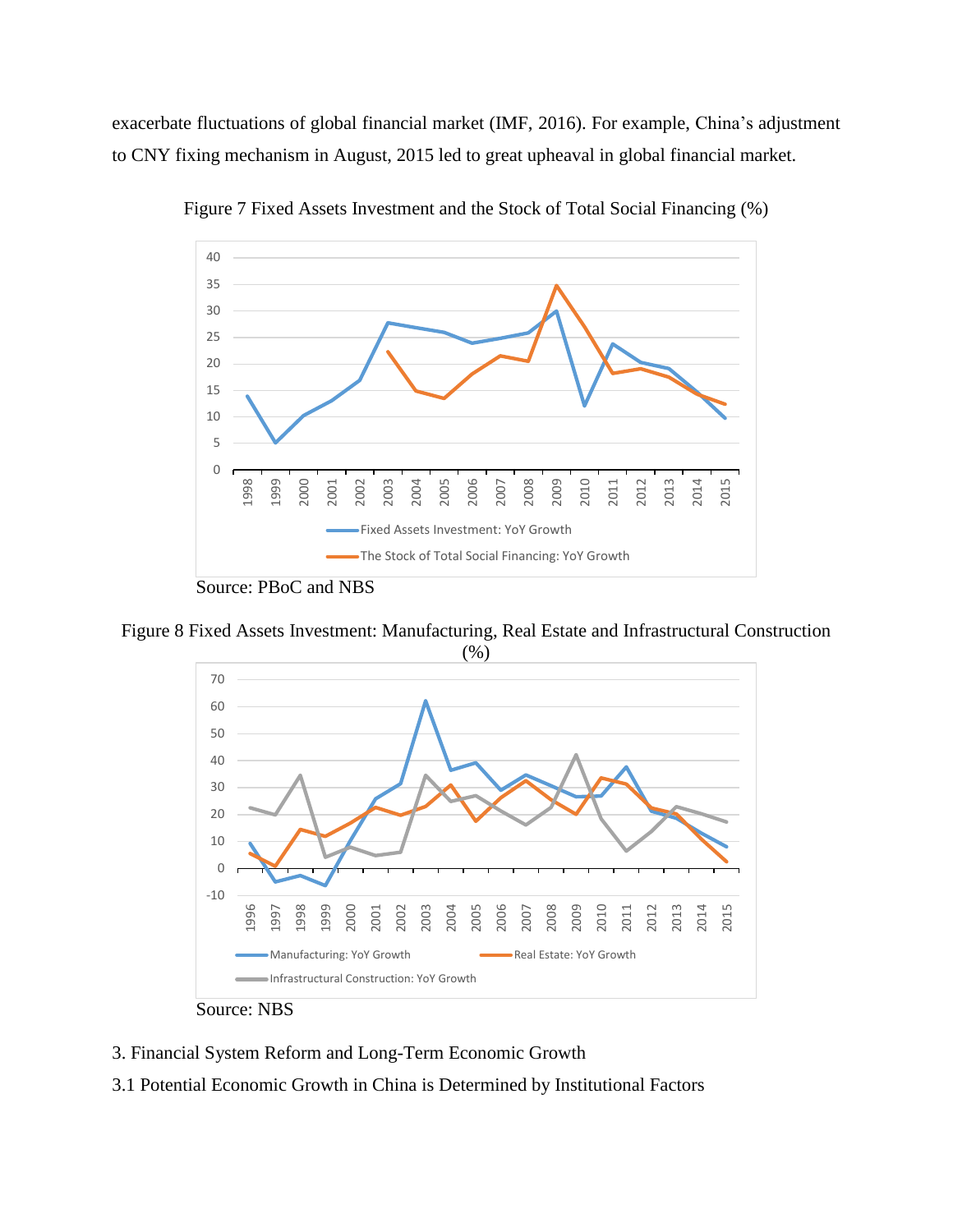China's potential economic growth trend depends on institutional reform. Labor, capital and technology progress are three major determinants of potential economic growth rate. A popular view is that China's potential growth rate has slowed down because of an aging population, decreasing national savings rate and technology convergence (Cai, 2014; IMF, 2015). However, China's economy still suffers from institutional distortions, especially distortions in the financial system. Further institutional reforms could improve China's economic growth potential substantially.

Insufficient aggregate demand impedes economic growth in China. At present, cyclical insufficiency of aggregate demand is obvious, including under-consumption due to income inequality and an imperfect social security system, under-investment caused by financial system distortions, weak external demand resulted by slower global growth, and declining government spending due to local governments' debt burden. PPI deflation is one important reflection of insufficient aggregate demand. Therefore, moderately accommodative monetary and fiscal conditions are necessary to cope with insufficient aggregate demand, creating more time and space for further structural reforms.

Balance sheet expansion is still crucial for future economic growth in China. China's overall investment level is far from saturated. The capital to output ratio is at a moderate level compared with world's other major economies, and capital per capita is significantly lower (Fig.9). More importantly, China needs more investments to get prepared for an aging society. Demographic dividend is fading in China, and the size of labor forces aged 15-59 declined for the first time in 2012. China needs to speed up infrastructure constructions and urbanization before the society gets more ageing. Therefore, reasonable balance sheet expansion supported by institutional dividends could not only increase short-term aggregate demand, but promote long-term growth as well.

Figure 9 Capital to Output Ratio and Capital Stock per Capita: International Comparison (2014)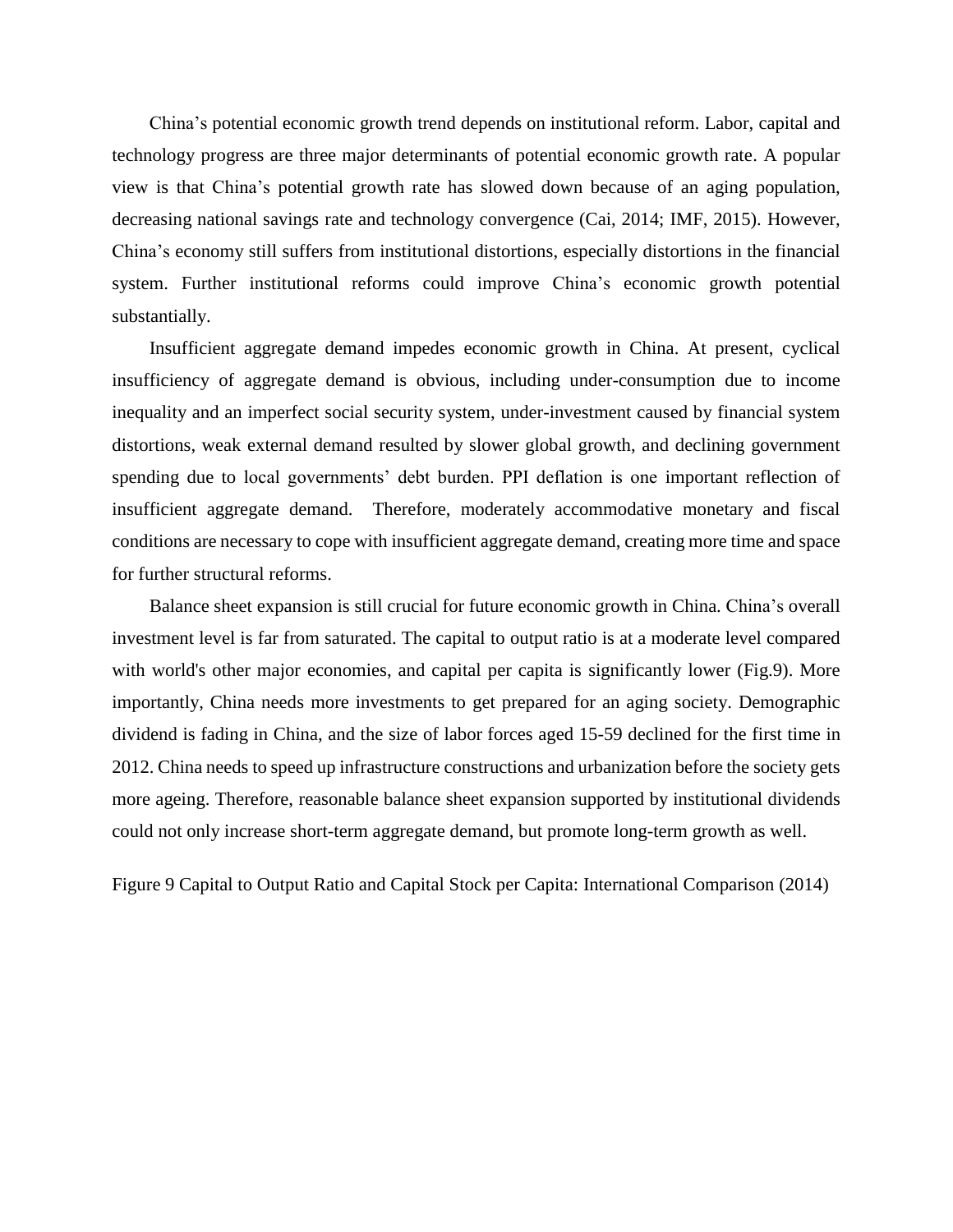

Source: PWT 9.0

 $\overline{a}$ 

### 3.2 Financial System Reform is the Core of Institutional Reforms

After thirty years of reform and opening up, product market reform in China is almost completed, while factor market distortions still remain to be solved. In particular, financial system distortions lead to inefficient allocations of financial resources, which restricts effective supply and long-term growth potential.

Crowding out effect of balance sheet expansion is rooted in financial system distortions. Financial resources are allocated inefficiently to real estate, local governments and the state-owned enterprises by the indirect financing dominated financial system, especially state-owned banks. On the side of assets, capital formation is structurally unbalanced, and investment returns keep diminishing<sup>6</sup> (Dollar and Wei, 2007; Bai, Hsieh and Qian, 2006), resulting in overcapacity in the state-owned industrial sector, real estate bubbles with high inventory, and low utilizations of infrastructure. On the side of liabilities, the leverage rate of the real estate sector, local governments and state-owned enterprises continues to rise. Most efficient private enterprises suffer from financial constraints and high financing costs. Furthermore, PPI deflation for a long period raises real interest rate, inhibiting effective capital formation and future growth potential.

Financial system distortions threaten the financial stability of China's economy. China's current financial system is relatively robust, because financial assets and debts still concentrate in

<sup>&</sup>lt;sup>6</sup> The investment return of Chinese economy has declined sharply since 2008, which remained around 8%-10% before 2008, but has decreased to 2.7% in 2012. Those data is updated and reported by Bai, C. at the Academic Forum of China's New Supply-side Economics in 2013 based on the same estimation method of Bai (2006),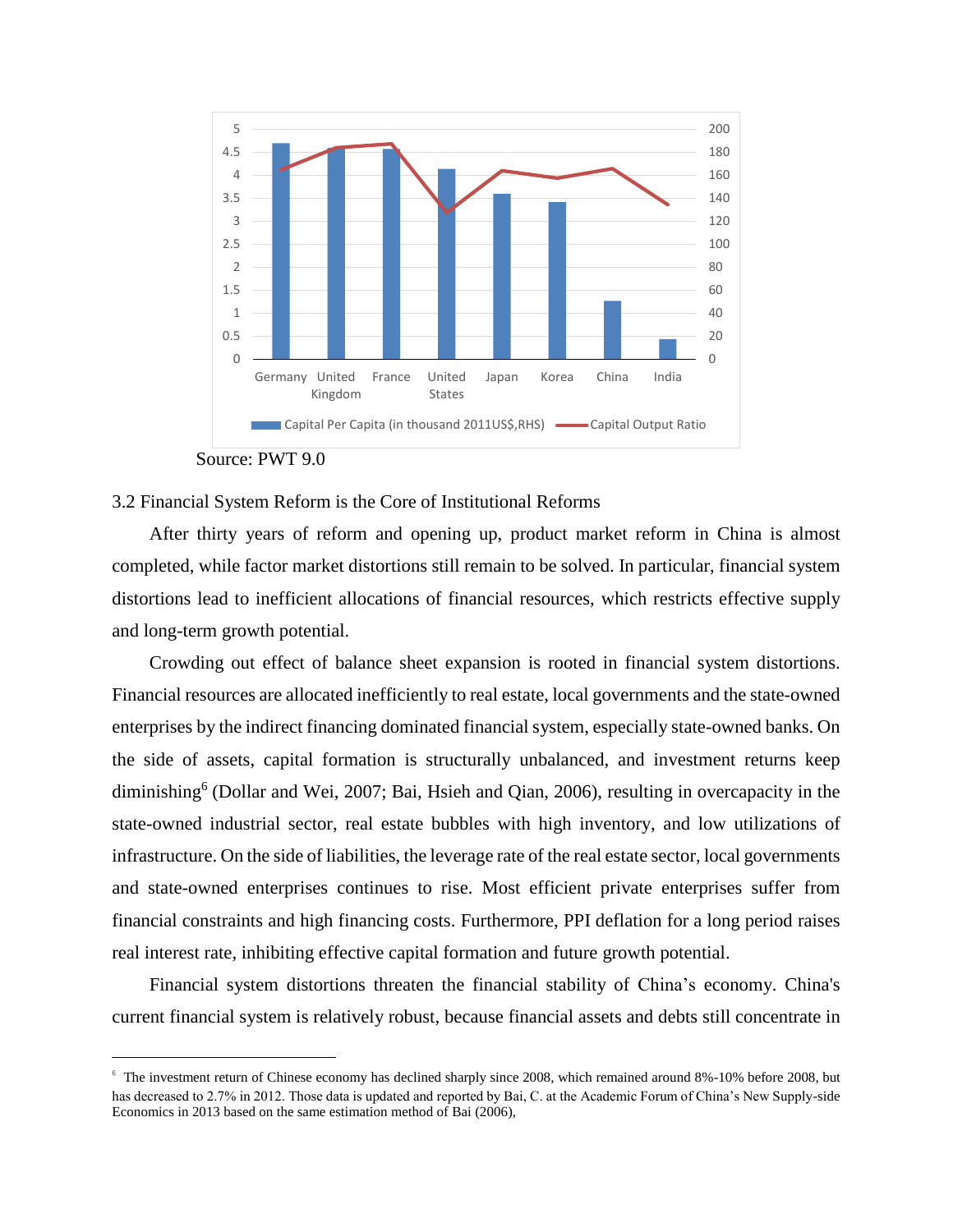the state-owned sector, and the government is able to solve short-term regional debt default. However, financial market developments in recent years lead to increasingly close connections between different financial markets, especially the stock market, bond market, real estate market and foreign exchange market. Local financial risk could spill over rapidly to other markets, increasing systematic financial risk of debt accumulation.

#### 3.3 Policy Implications on Financial System Reforms

The grand blueprint for the China's future structural reform has been depicted in the 3rd Plenum of the 18th Communist Party of China. The supply-side reform beginning in the end of 2015 focuses on improving resource allocation efficiency and enhancing long-term growth potential. At present, supply-side reforms should aim at cutting down overcapacity and excess inventory, deleveraging, reducing costs, and improving supply-side weaknesses. Financial system reforms are crucial to the successful implementation of all the five tasks.

In the long term, financial system reforms must be directed towards improving financial resource allocation efficiencies. Firstly, soft budget constraints of state-owned sectors should be eliminated, because financing bias towards state-owned sectors due to soft budget constraints leads to overcapacity and high leverages. Secondly, prices of financial resources, such as interest rate and exchange rate, should be determined by market mechanism. To correctly reflect risks and returns and improve supply-side weaknesses, the price mechanism should allocate financial resources to high productivity sectors. Thirdly, reasonable demand for housing should be satisfied by moderate financial supports, while speculative demand has to be controlled. Moderate credit expansion in the household sector will not only accelerate people-oriented urbanization, but also cut down excess housing inventory substantially. Finally, direct financing should be promoted to encourage innovation and entrepreneurship, so that they will not be depressed by the indirect financing dominated financial system and the resulting lack of collaterals any longer.

In the short term, financial system reforms should focus on generating sufficient cash flows to boost aggregate demand and promoting the transition of economic growth pattern. Firstly, private capital should be introduced to realize market-based infrastructure operations. In practice, the sunken cost of infrastructure construction is borne by local governments, and local governments benefit from the rising value of lands surrounding the infrastructure. Future cash flows of infrastructures could be managed by private enterprises to improve operational efficiency.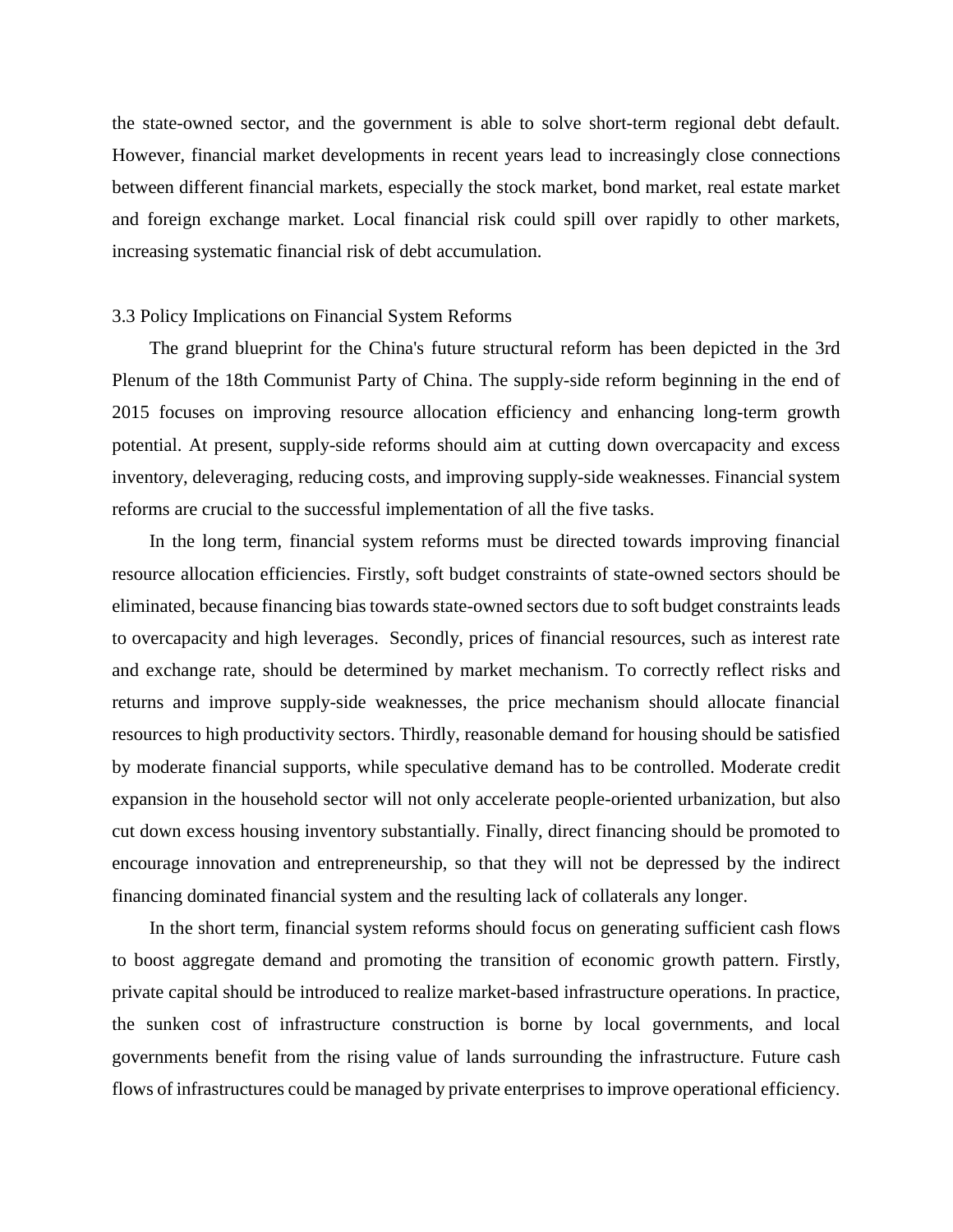Secondly, expectation management is crucial to restrain the further booming of asset bubbles as well as avoid sharp fall of asset prices. Development of a healthy real estate market is necessary to sustain urbanization in China, and new opportunities such as urban re-development, cities belt construction and housing quality improvement will thus be created. Thirdly, to improve the performance of private enterprises and encourage investment, monopolistic power of state-owned enterprises in upstream industries should be reduced. Finally, some assets of state-owned enterprises, which are not essential for national and economic security, can be used to pay back debts as well as refinance social pension fund. It will not only improve state-owned enterprises' efficiency so that the risk of balance sheet recession could be reduced, but also narrow the funding gap of the social pension fund so that household consumption could be promoted.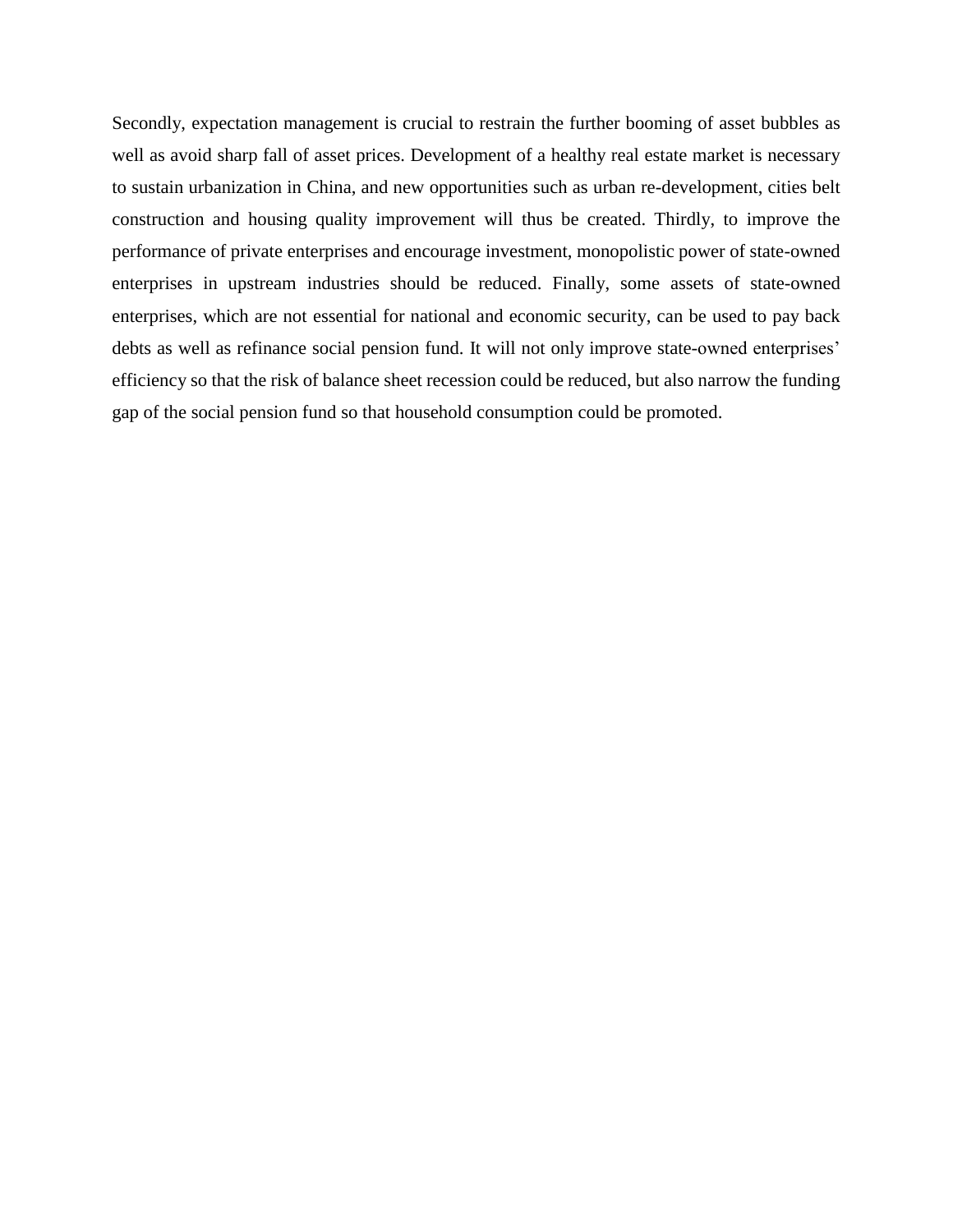#### Reference

- [1] Black, J. Meza, D. & Jeffreys, D. (1996). House Prices, the Supply of Collateral and the Enterprise Economy, *The Economic Journal*, 106(434), 60-75.
- [2] Buttiglione, L., Lane, P., Reichlin, L., & Reinhart, V. (2014). Deleveraging, What Deleveraging? The 16th Geneva Report on the World Economy. *International Center for Monetary and Banking Studies Center for Economic Policy Research*, September.
- [3] Bernanke, B., & Gertler, M. (1989). Agency Costs, Net Worth, and Business Fluctuations. *The American Economic Review*, 79(1989), 14-31.
- [4] Bai, C. E. Hsieh, C. T. & Qian, Y. (2006). The Return to Capital in China, *NBER Working Paper*, No. w12755.
- [5] Blanchard, O. (2006). Discussion of the Return to Capital in China. *Brookings Panel on Economic Activity Discussion*.
- [6] Cecchetti, S. G., Mohanty, M. S., & Zampolli, F. (2011). The Real Effects of Debt. *BIS Working Papers*, No. 352.
- [7] Dollar, D., & Wei, S. J. (2007). Das (Wasted) Kapital: Firm Ownership and Investment Efficiency in China. *NBER Working Paper*, No. w13103.
- [8] Eggertsson, G. B., & Krugman, P. (2012). Debt, Deleveraging, and the Liquidity Trap: A Fisher-Minsky-Koo Approach. *The Quarterly Journal of Economics*, 127(3), 1469-1513.
- [9] Farhi, E. & Tirole, J. (2012). Bubbly Liquidity. *The Review of Economic Studies*, 79(2), 678-706.
- [10] IMF. (2016). Global Financial Stability Report: Potent Policies for a Successful Normalization. *International Monetary Fund*.
- [11] Koo, R. C. (2008). *The Holy Grail of Macroeconomics: Lessons from Japans Great Recession*. Wiley.
- [12]Kiyotaki, N., & Moore, J. (1997). Credit Cycles. *The Journal of Political Economy*, 105(2), 211-248.
- [13] Levine, R. (1997). Financial Development and Economic Growth: Views and Agenda, *Journal of Economic Literature*, 35, 688-726.
- [14] La Porta, R., Lopez-de-Silanes, F., Shleifer, A., & Vishny, R. W. (1998). Law and Finance. *Journal of Political Economy*, 106(6).
- [15] Mckinsey Global Institute. 2015. *Debt and (not much) Deleveraging*, MGI Report. February.